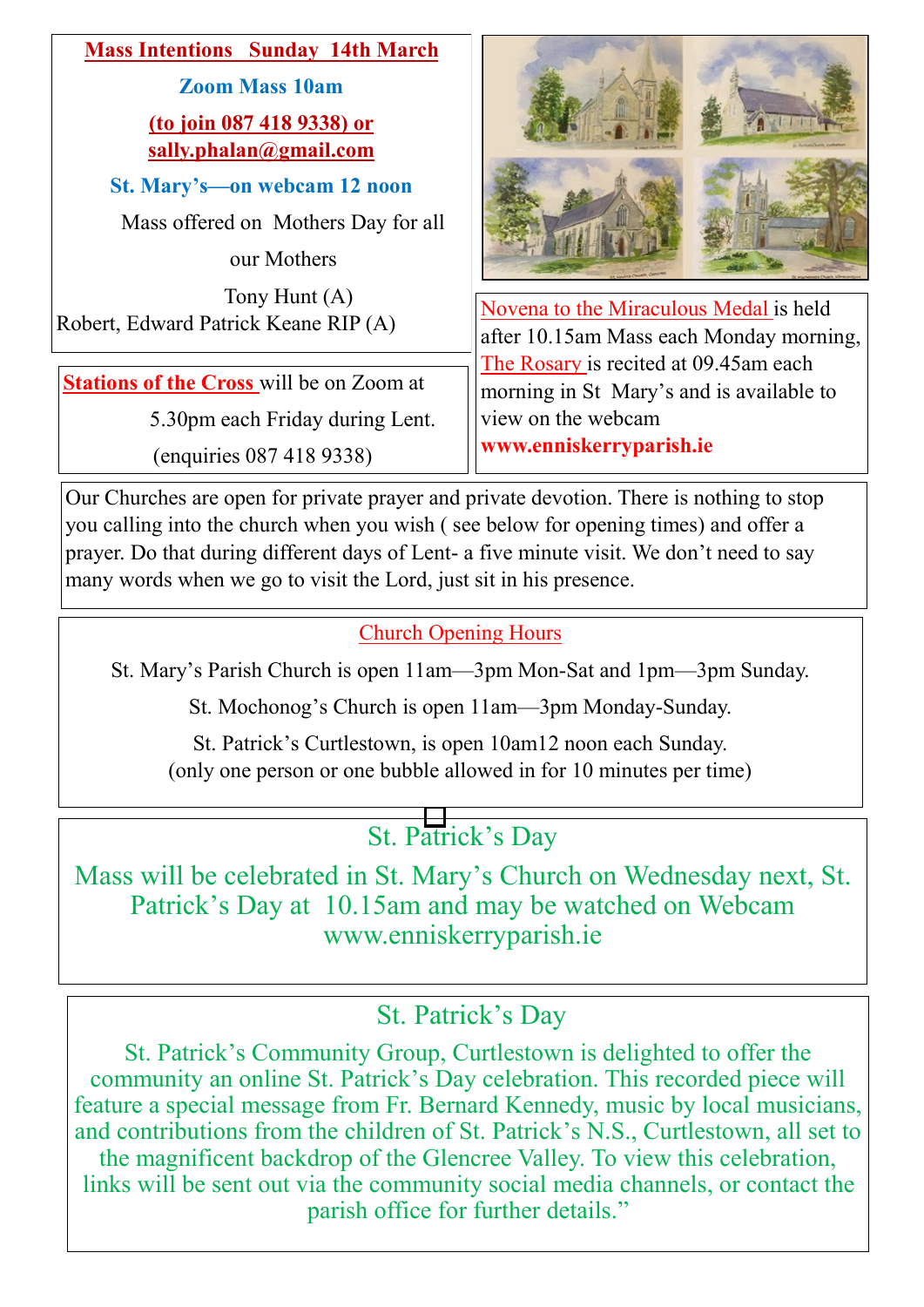

**St Patrick's Day Bells** 

To celebrate our national patron Saint Church bells will be rung across the Country and in many diocese on St.Patrick's Day Wednesday March 17th.

The ringing of the bells is a call to prayer and a reminder of the faith that sustained the people of this island throughout the centuries. May the bells inspire us at the difficult time for our people and our country.

\*The bells of **St.Mochonog's** church will ring at 11am on St.Patrick's Day\* .

St.Mochonog's Church is open daily 10am-4pm for private prayer  $\square \square$ 

Mass is being offered every day for all of us.

Stay safe and stay well. - Kilmacanogue Parish Team



Happy 90th Birthday *Cheers for Ninety Years!*

Warmest congratulations and best wishes to Mrs. Lucy Bushe who marked her 90th birthday celebration this week.

Lucy is wished every health and blessing on this great occasion and for the future.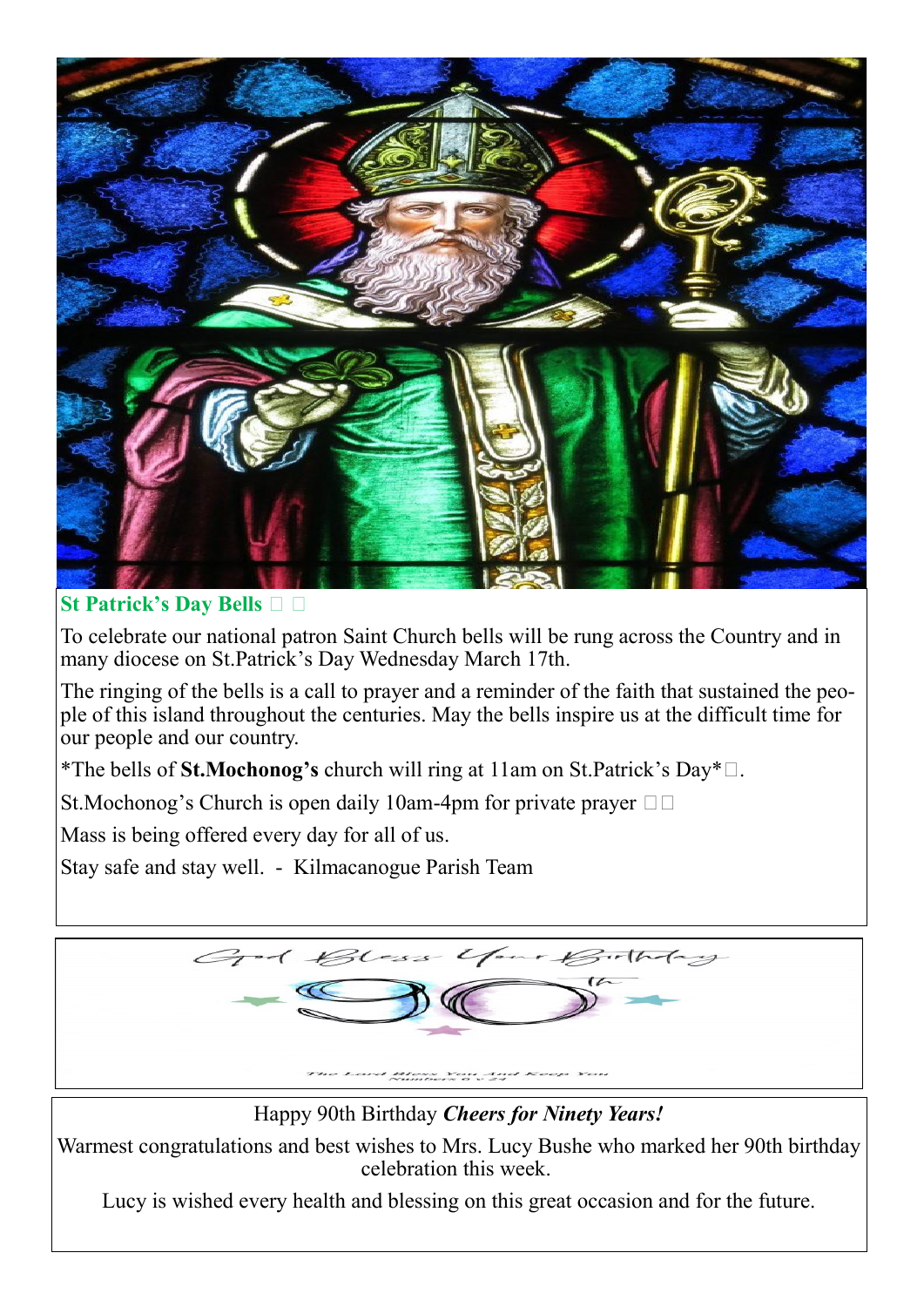# **More Lenten Events**

#### **Parish Living Word Lenten Series on Zoom:**

1. A member of the PPC will host a series of short gatherings (about 20 mins) to reflect on the Sunday Gospels on Wednesdays  $\omega$  10.40 am (after the St Mary's webcam Prayer Service). Commencing 24th February and continuing on 3rd, 10th, 17th, 23rd & 31st March. All are very welcome to any of these sessions. Zoom details will go out to Parish Groups and are also available on the Parish Website or call the Parish Office to enquire.

#### 2. **Lenten Talks**

*During the season of Lent a series of Talks will be delivered by webcam or zoom from St. Mary's Parish Church. The Talks will mainly be centred on areas of social injustice, Christian responsibility and personal health & wellbeing.* 

#### **A talk looking at lgbtq+ issues.**

# **Paul Murphy, Youth Worker, Bray Youth Service**

# **7.30 p.m. Thursday 18th March**

# **By webcam from St. Mary's Parish Church at www.enniskerryparish.ie**

How can we be an inclusive faith community? What supports are available to lgbtq $++$ members of our community and their families? What are the issues faced by lgbtq+ young people? It will touch on being transgender and what that means, as well as other terms that people may have heard of, but not be fully familiar with.

Paul Murphy is a youth worker with Bray Youth Service, part of Crosscare, the Diocesan social care agency. Paul has been a youth worker since the mid 1990s, starting in Bray, moving to the UK and has been in his current role with Bray Youth Service since 2013. As part of his role in Bray Youth Service he manages the Bray LgbtQ+ Youth Group.

#### **TARSUS SCRIPTURE SCHOOL – LENT/EASTER PROGRAMME 2021**

The Tarsus Scripture School are offering reflections on the readings for Holy Week and the Easter Triduum. The programme offers one webinar and one meditation. The meditation after Easter — will be an opportunity to "take in" what we have celebrated over Holy Week and Easter. 9 pre-recorded lectures; 1 webinar; 1 meditation  $(630)$ 

- "Behold my servant": the Servant of the Lord in Isaiah (Jessie Rogers)
- "And when I am lifted up, I will draw all people to myself": Easter in John (Sean Goan)
- "Dying and raised to new life in Christ": Salvation in Romans. (Kieran J. O'Mahony)

For registration and further details, please go to: **[www.tarsusscriptureschool.ie.](http://www.tarsusscriptureschool.ie)** Enclosed in the email is a poster which you may like to send to friends or to display.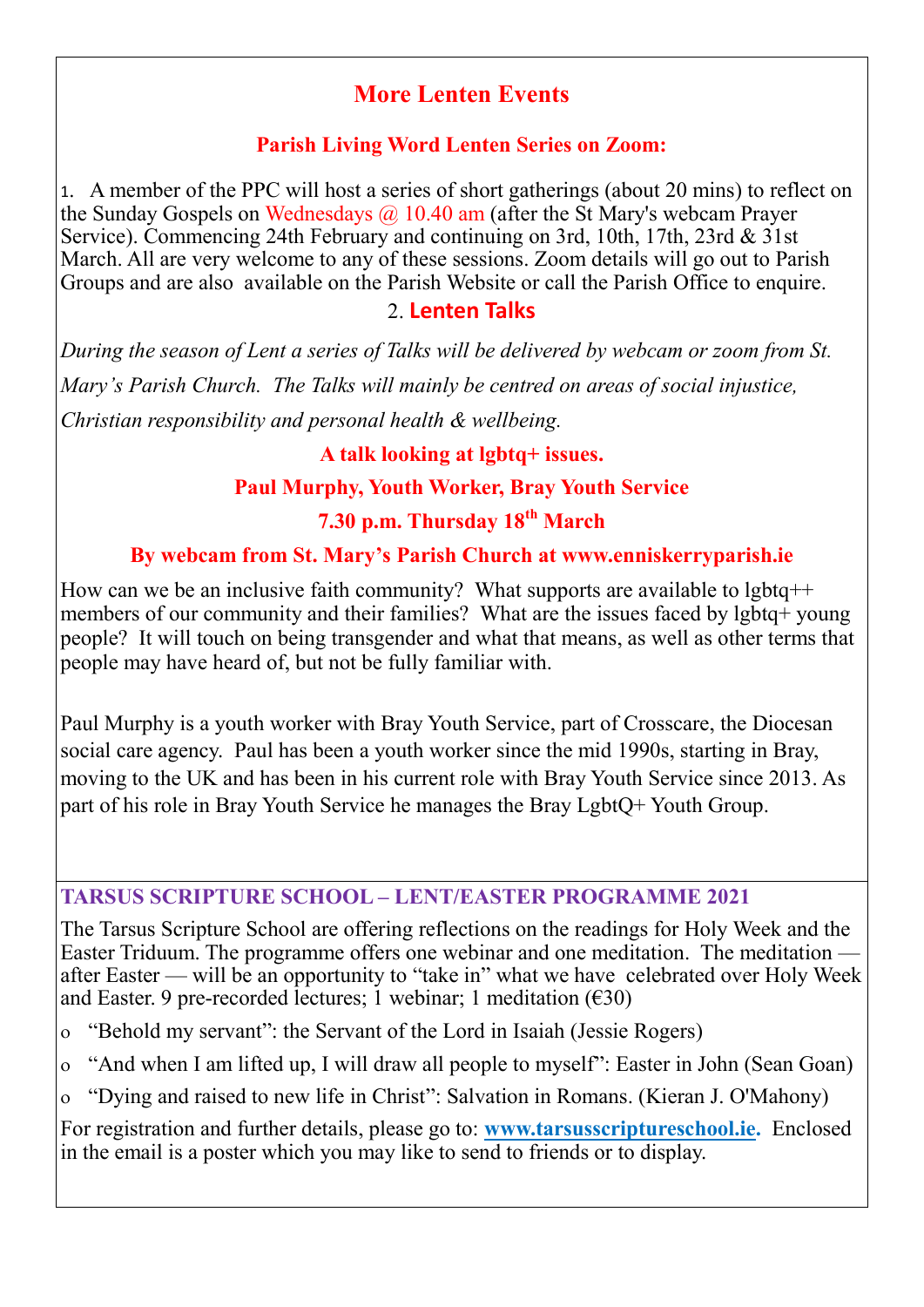# **Meditation Fourth Sunday in Lent Fr Bernard Kennedy.**

First reading talks of temple falling. This is the story of end and beginning. Old gives way to new. Much where we are at presently in church. The methods of The Council of Trent are loosening into method of Second Vatican Council and understanding the upturning of a pyramid. The ground up, or what is called a low ascending Christology, as opposed to high descending Christology. Fr Dermot Lanes famous book ' The Reality of Jesus ' developed this theme. From ground up not top down.

Gospel is from John Ch.3.v.14-21 is the main message. God loved the world so much that God sent his son to us. So that we can have eternal life. This is transcendence, an otherness, a purpose. Resurrection and new life. Plant words of kindness, forgiveness, hope, encouragement and grow a forest of eternal life. Humanity gives way to divinity.

Human beings need four things for meaning in their lives-

1. Family and friends. 2. Purpose. 3.Choice. 4.Transcendence.

**Viktor Frankl** wrote 'Mans search for Meaning' and validated purpose. Friends, choice, transcendence compliment purpose and create a psychological balance like a thread in a tapestry. Missing one will reduce the fulfilment and create a ongoing hunger of the soul.

' I come that you have life'.

**Poet Gerard Manley Hopkins** writes his Poem **'That nature is a Heraclitan fire'**

Illustrating the magic of our nature and it's tilt towards transcendence. Read the poem from your computer and link it to John's Gospel Ch.3 v. 14-21

> Happiness is something to Do someone to Love something to hope for.

courage.

#### **Trocaire Lenten Campaign 2021**

This year Trocaire's Lenten Campaign will focus on exploring the Impact of Conflict on Families in South Sudan. This Lent, we learn more about the suffering of people who have lost their homes and loved ones to war, and how they are rebuilding their lives through love, friendship and solidarity. Parish resources are now available at **Parishes - [Resources](https://www.trocaire.org/our-work/working-in-ireland/parishes/resources/)  [| Trócaire \(trocaire.org\)](https://www.trocaire.org/our-work/working-in-ireland/parishes/resources/)**

**Trocaire Boxes and envelopes** are available at the Church Entrance. If you wish to take a box or an envelope when you enter Church for private prayer please return it to the Parish Office.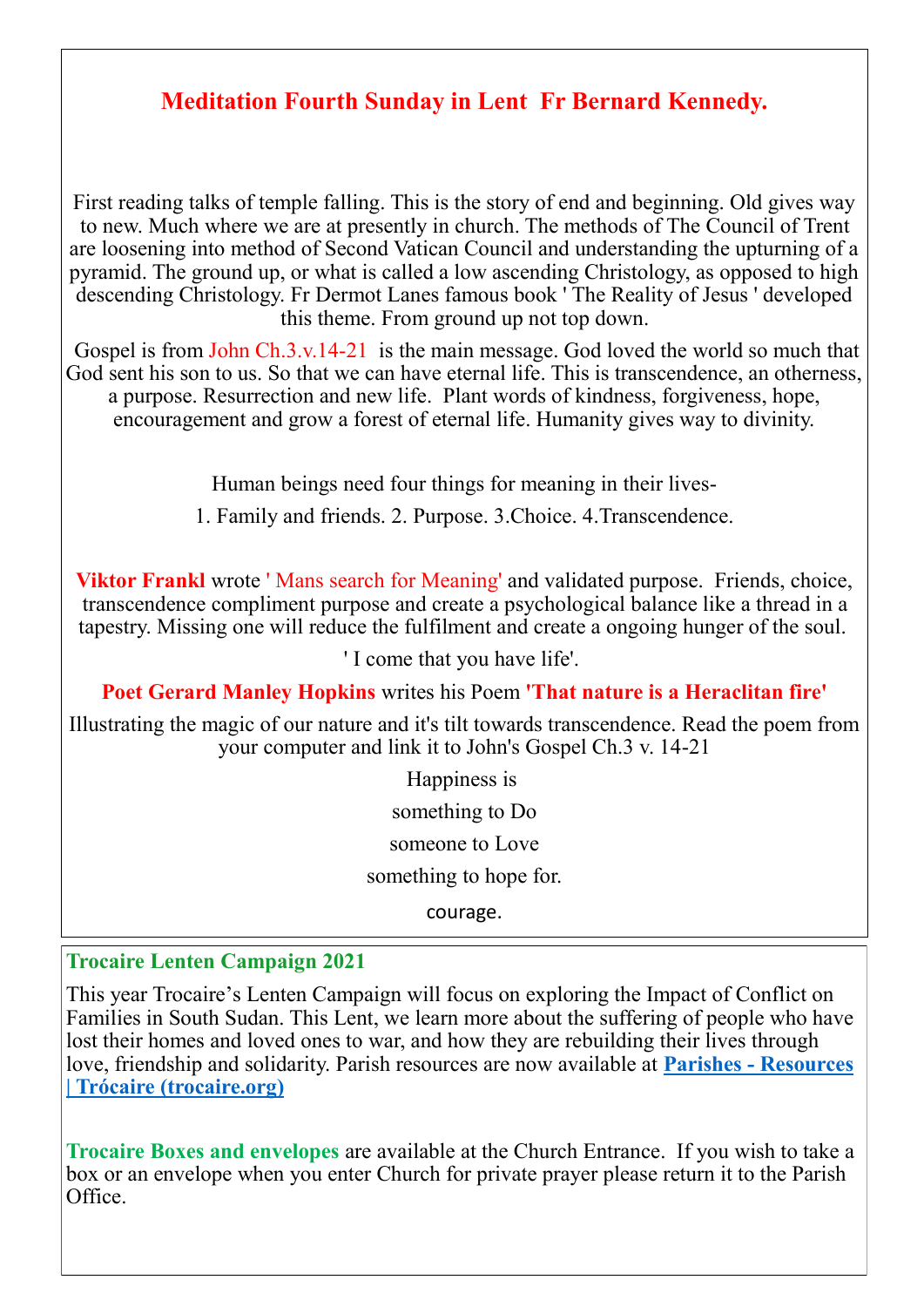# **Letter from Colm Hogan @ www.trocaire.com**

Dear Parish priest,

Last year, Madris and her children Joy-Faith and Alex appeared on the Lenten box.

#### **Your generous support has helped them through the ongoing challenges of the Covid-19 pandemic.**

"In the first few months, I was struggling to choose whether to buy masks for my children to prevent them from getting the covid 19 virus, or to buy food to prevent them from hunger" says Madris. These are the stark choices faced by so many people across the world affected by Covid, where there are little government safety nets for people who lose their incomes.

Thanks to the generosity of your parish, Madris was able to feed her family. Your support helped provide food, face masks and other key items to help the family survive, and trained Madris in how to recycle local materials to create a hand washing tap at the family home.

"I want to thank Trocaire very much. You really saved me and my children's lives. If it wasn't for your support now we would not even be here smiling. God bless you" said Madris.

Madris wants you to know that she is **"thankful for the people of Ireland for always remembering her."**

# **Please pass on this special message from Madris to your Parishioners.**

And please, continue to keep South Sudan in your hearts and prayers this Lent. There is still need. War has taken enough from Ajak & Awut, and they need your love, prayers and support.

With every blessing this Lent,

# **Colm Hogan**

P.S. It is so great to be able to share these updates with you about the work you have made possible. Please pass on this message of thanks to those in your Parish. **This wonderful work would not happen without you.**